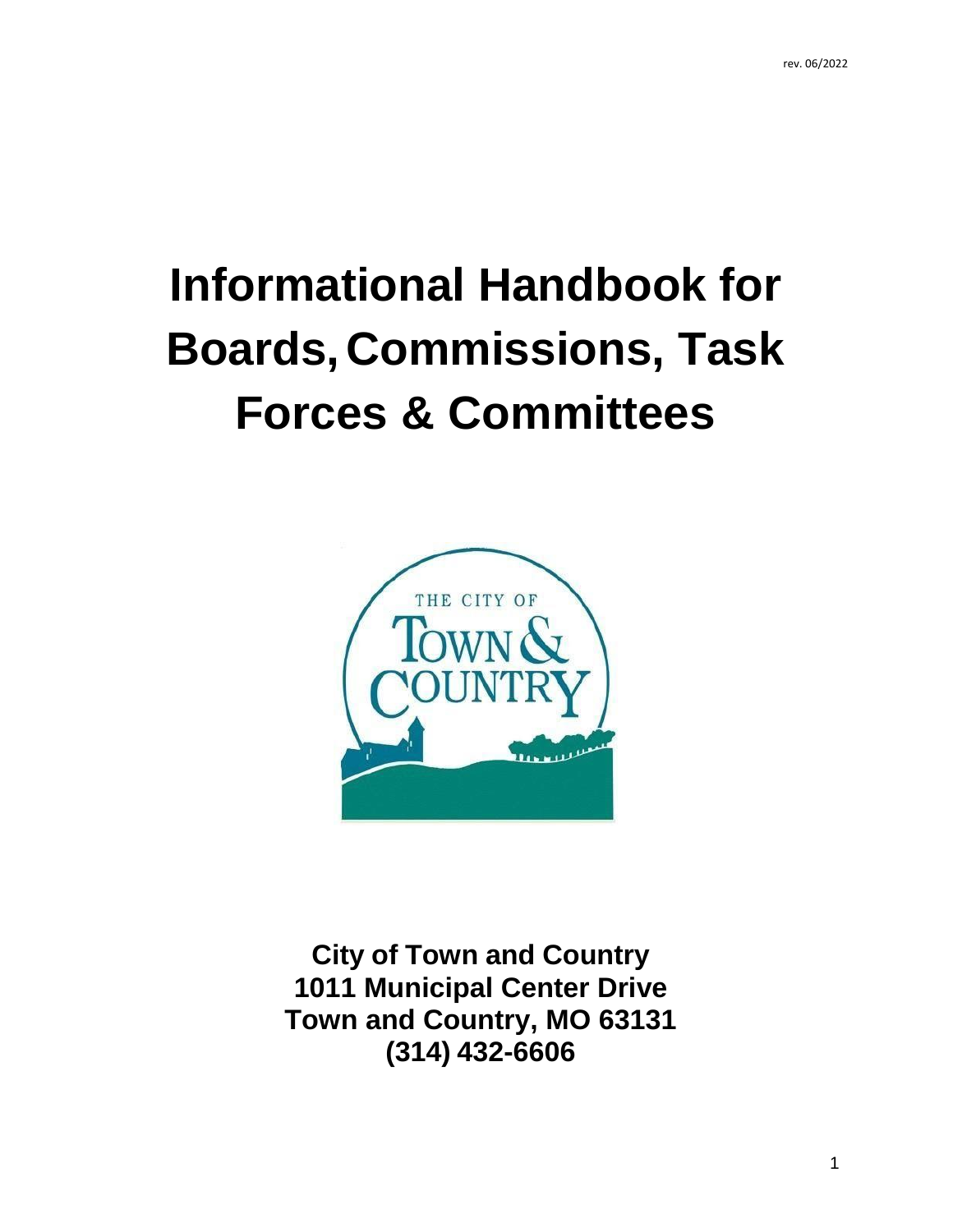This informational handbook is intended for use by resident volunteers serving on advisory boards, commissions, task forces, and committees of the City of Town and Country. The term or reference to "commission" throughout this handbook shall apply to any volunteer appointed to a recommending body or group, regardless of its title, unless otherwise stated. The information contained in this handbook is for descriptive purposes only and is not intended to supersede or act as a substitute for any legal provisions stated in the Revised Statutes of Missouri or in the Municipal Code of the City of Town and Country.

Please feel free to contact City Clerk Ashley McNamara at (314) 587-2806 or [McNamaraAN@town-and-country.org](mailto:McNamaraAN@town-and-country.org) with any questions.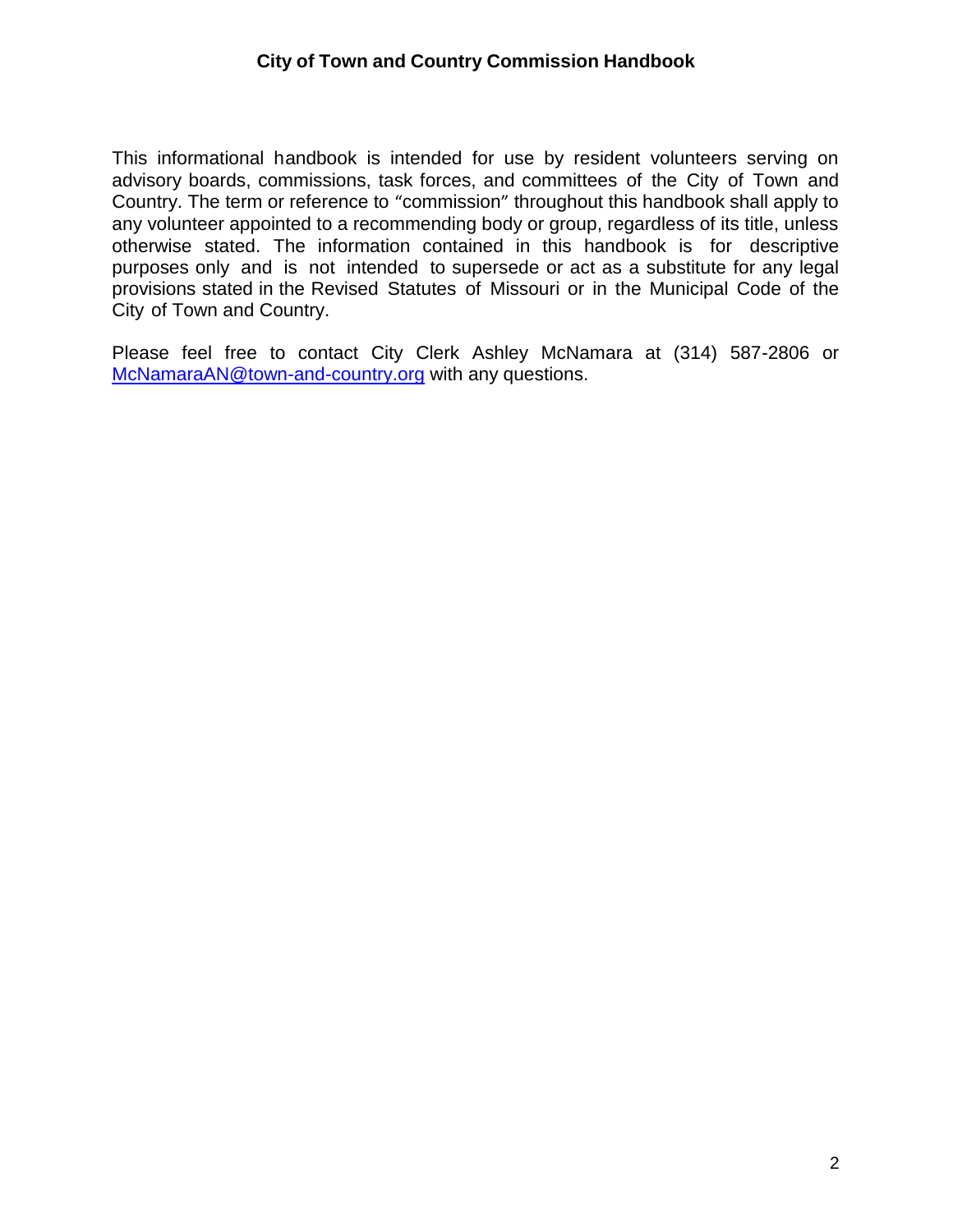# **TABLE OF CONTENTS**

## **PREFACE**

- Appointed Citizen Groups Overview
- The Role of a Commission Member

# **SUPPORT OF COMMISSION ACTIVITIES**

- Role of:
	- 1. Chairman
	- 2. Staff Liaison
	- 3. Mayor
	- 4. City Attorney

# **FOR THE RECORD**

- Missouri Sunshine Law
- Posting of Meetings
- Attendance and Quorum
- Public Accessibility and Accommodation

# **A MATTER OF ETHICS**

- Conflicts of Interest
- Missouri Ethics Commission
- **•** Advisory Opinions

# **RESPONSIBILITIES OF COMMISSIONS**

- Architecture Review Board (ARB)
- Board of Adjustment (BOAdj)
- Parks and Trails Commission (P&T)
- Planning and Zoning (P&Z)
- Police, Fire, and EMS Commission (PFE)
- Public Works Commission (PW)
- Ways and Means Commission (W&M)

# **COMMISSION APPLICATION**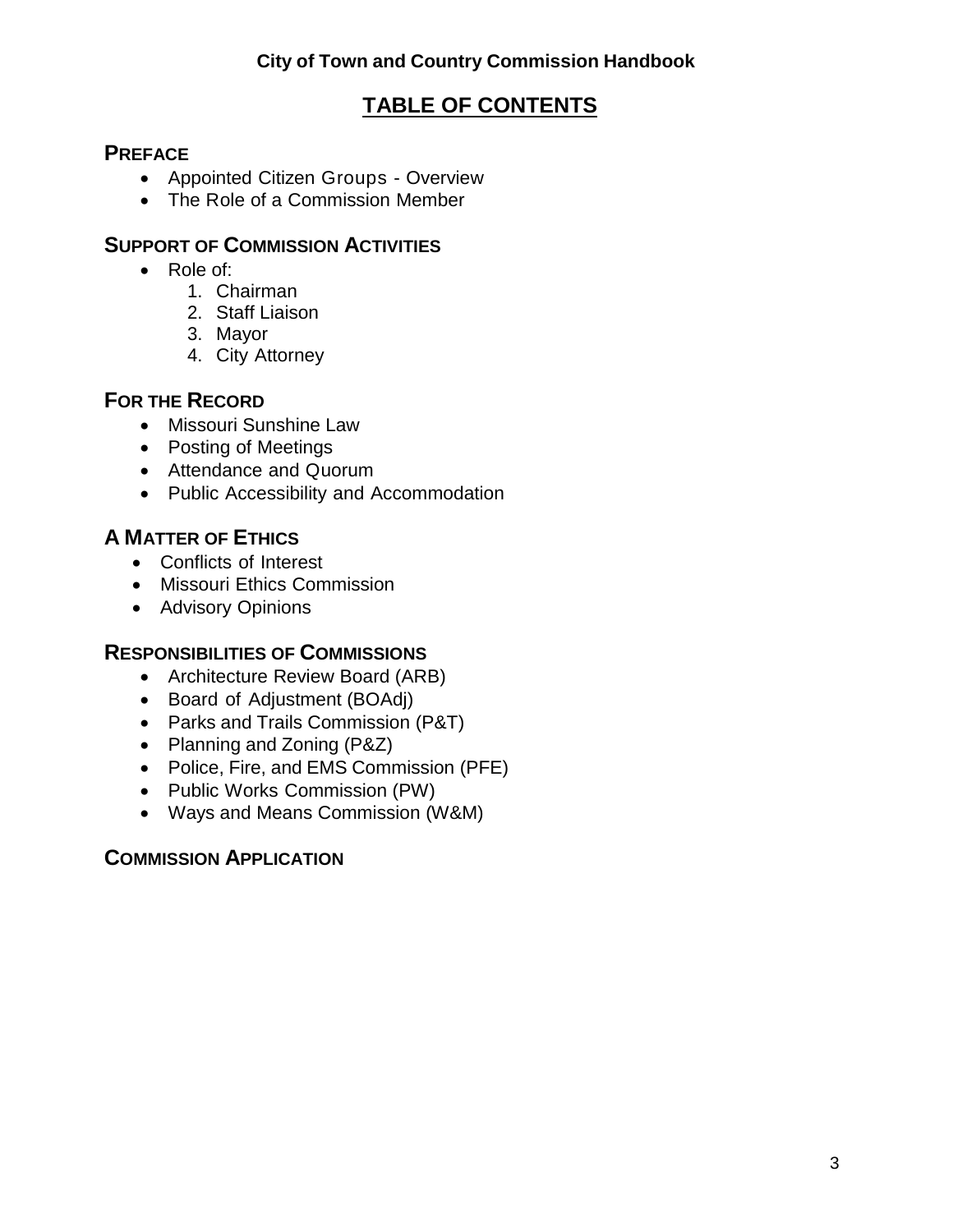#### **City of Town and Country Commission Handbook**

#### **APPOINTED CITIZEN GROUPS – OVERVIEW**

The City of Town and Country is served by a number of citizens that volunteer as members of various boards, commissions, task forces and committees, referred to collectively as "commission" throughout this publication. Each commission exists to provide the Mayor, Board of Aldermen, and staff members with insight into areas of citizen interest or concern, with the exception of the Board of Adjustment. These groups are intended to make recommendations to the elected officials, while all legislative authority is vested in the Board of Aldermen. The Board of Aldermen is prohibited by law from delegating its legislative duties to another body but will often seek recommendations from related or specifically focused groups. The citizen members of a commission shall serve for a period of two (2) years or until his/her successor is appointed. Citizen member terms shall expire each year on May thirtyfirst (31st), except for Planning and Zoning (4 years) and Board of Adjustment (5 years) which will expire according to date of appointment. The "at-large" members of a commission shall have the same duties, obligations, and voting power as those appointed as "regular/alternate" members.

| <b>Body</b>                             | # of Members                             |
|-----------------------------------------|------------------------------------------|
| <b>Architectural Review Board</b>       | 8 Regular                                |
| Board of Adjustment                     | 5 Regular, 3 Alternate                   |
| <b>Parks &amp; Trails Commission</b>    | 8 Regular, 2 At-Large                    |
| <b>Planning &amp; Zoning Commission</b> | 8 Regular<br>Mayor<br>Aldermanic Liaison |
| Police, Fire & EMS Commission           | 8 Regular, 2 At-Large                    |
| <b>Public Works Commission</b>          | 8 Regular, 2 At-Large                    |
| <b>Ways &amp; Means Commission</b>      | 8 Regular, 2 At-Large<br>Mayor           |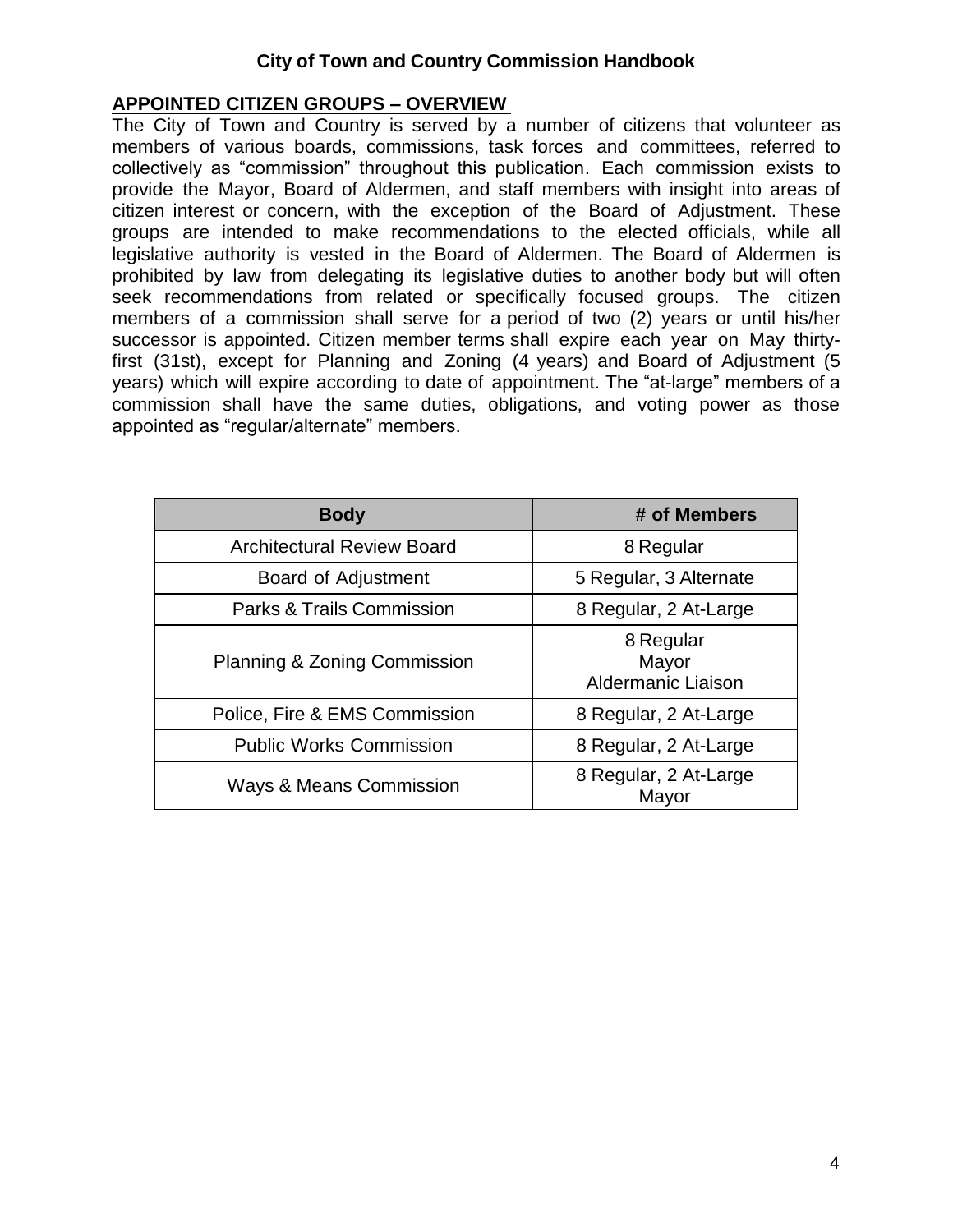#### **THE ROLE OF A COMMISSION MEMBER**

A member of a commission serves an important role in the community. The input from members and various commissions are vital in shaping the policies under which the City operates.

Pursuant to the Municipal Code, all commission members are nominated for appointment by the Mayor with the advice and approval of a majority of the members of the Board of Aldermen. Exceptions include the Planning & Zoning Commission and Board of Adjustment, whose potential appointees must stand for interview prior to appointment.

By accepting a position on a commission members agree to:

- 1. Conduct the meeting in accordance with Robert's Rules of Order, the most current edition, with regard to maintaining order at public meetings.
- 2. Review the meeting material, as distributed by the Chairman or staff liaison, in advance of the meeting, so that they are prepared to participate in discussions.
- 3. Attend all meetings unless absence is excused by the Chairman of the commission. If there is a non-participating member, a "status of service" letter shall be sent by the City Administrator to the non-participating member, at the discretion of the Chairman of such board or commission, pursuant to Section 125.020 (C) of the Municipal Code.
- 4. Accept and adhere to the Code of Ethics of the City of Town and Country contained in Chapter 120 of the Municipal Code and sign a certificate of ethical compliance to be kept on file by the City Clerk.
- 5. Respect all members of the public in attendance at meetings and recognize that public input and participation is vital to a thriving community.
- 6. Ensure that all public meetings are open to reasonable public participation as determined by the Chairman and as required by law. The Chairman shall have the authority and discretion to determine the extent and manner of public participation.
- 7. Submit goals and objectives for the upcoming year to the Mayor and Board of Aldermen no later than June thirtieth (30th), with the exception of the Board of Adjustment and Planning and Zoning Commission.

Each commission shall meet at least quarterly per year or as called by the Chairman and/or delineated in the Municipal Code. Each body shall also elect a vice chairman from its citizen members on an annual basis to serve in the absence of the Chairman.

Expiration of tenure on all commissions is set forth by City ordinance. Each member shall serve until his/her successor is appointed and confirmed.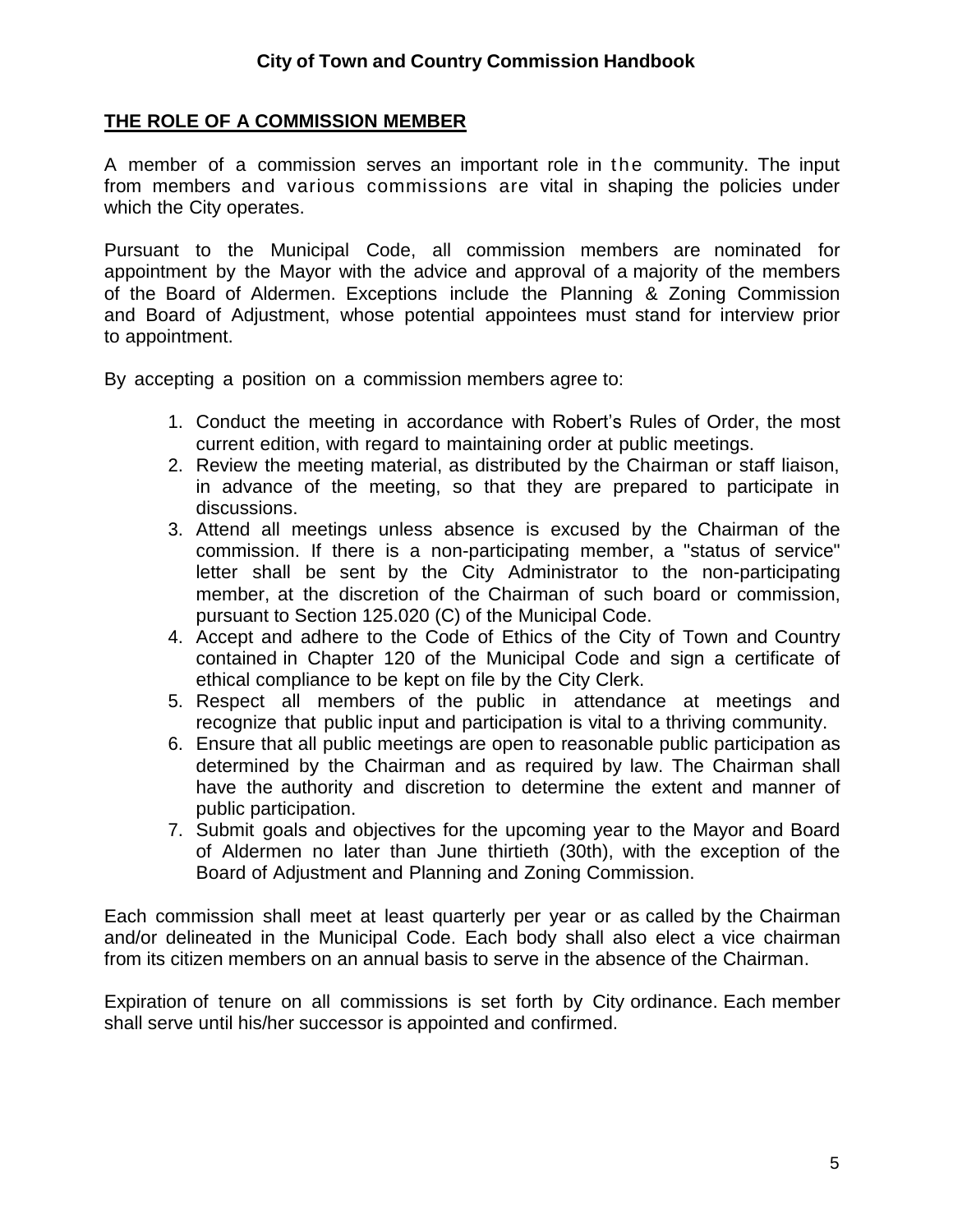#### **City of Town and Country Commission Handbook**

#### **SUPPORT OF COMMISSION ACTIVITIES**

#### *Role of the Chairman*

A member of the Board of Aldermen is appointed by the Mayor to each commission, as the Chairman, with the advice and approval of a majority of the Board of Aldermen. The exceptions are the aldermanic liaison to the Planning and Zoning Commission, who is chosen and voted on by the Board of Aldermen and does not serve as Chairman. The Board of Adjustment does not contain any elected officials within its membership and operates under statutory direction. Each Chairman shall be a voting member and count towards the establishment of quorum. The Chairman's overall role is to communicate the needs, policies, and interests of appointed groups to the Board of Aldermen, and present the recommendations made and discussions held by the body. Aldermanic Chairmen and liaison assignments are made on an annual basis shortly after the General Municipal Election.

The role of the Chairman is as follows:

- 1. To call and chair meetings ensuring that they are run according to Robert's Rules of Order, most current edition, and are open to the public with reasonable consideration for public input and participation.
- 2. To coordinate with the Mayor and Board of Aldermen on the City's needs, policies, and interests and to communicate them to the members of the commission.
- 3. To coordinate with the staff liaison on matters requiring the attention, expertise, or direction of the City's professional staff.
- 4. To communicate the importance of attendance to all members and request the City Administrator send a "status of service" letter be sent if/when needed.
- 5. To seek out new members when vacancies exist in conjunction with the Mayor.
- 6. The Chairman shall fully participate in all meetings and vote with fellow members.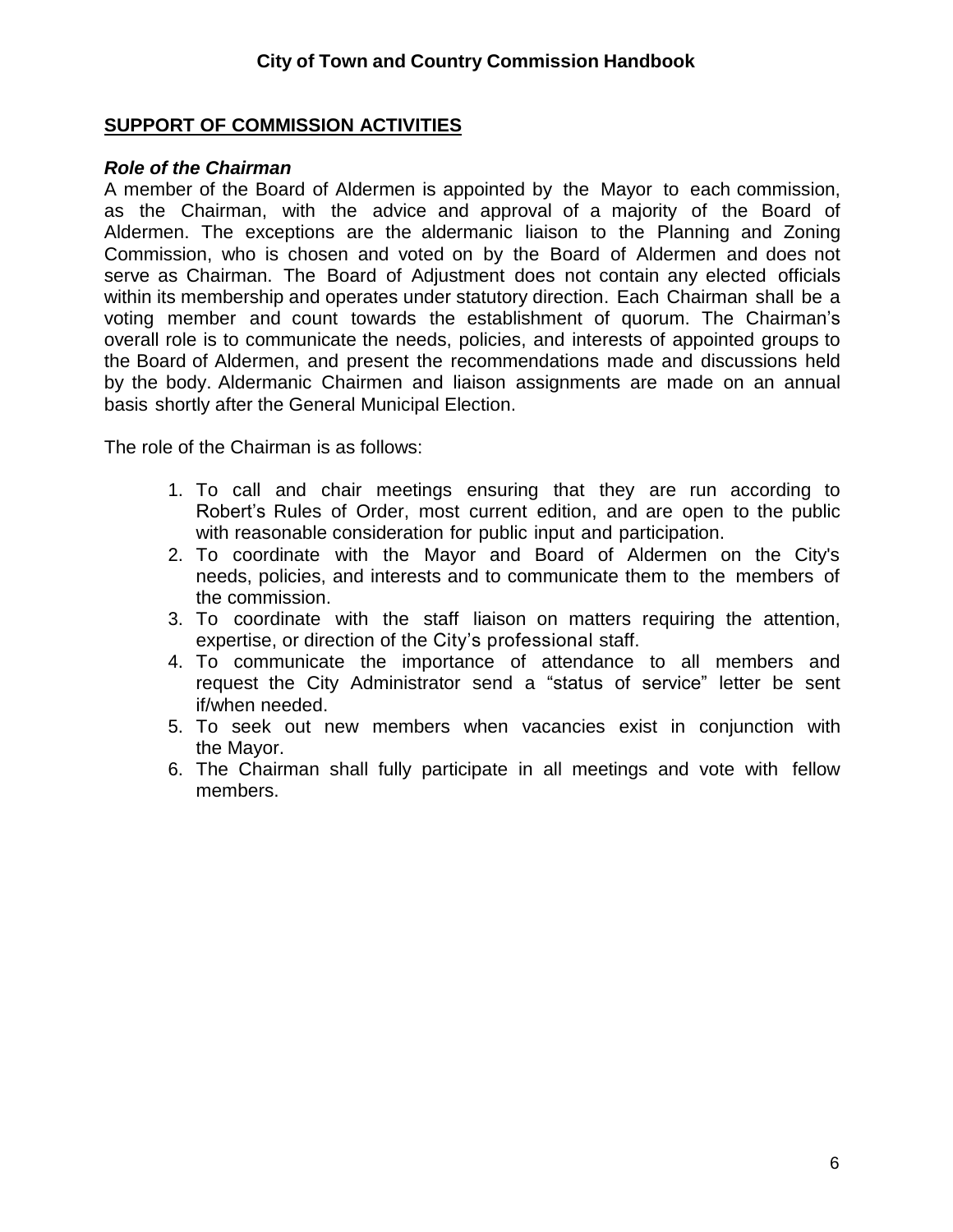#### *Role of the Staff Liaison*

Each commission is typically assigned a staff liaison by the Mayor or City Administrator. Staff liaisons are members of the administrative staff and have knowledge and/or expertise in the functional area in which the commission is involved. The staff liaison is a non-voting member of the commission and does not count toward a quorum.

The staff liaison serves:

- 1. To provide factual, background, and pertinent information on matters being considered by commissions as they make decisions and formulate their recommendations to the Mayor and Board of Aldermen.
- 2. To facilitate the meeting process by working with the Chairman to schedule meeting times, dates, and locations at their call but no less than four (4) times per year, and take minutes at each meeting.
- 3. To coordinate with the Chairman on the various activities of the commission.
- 4. To provide continuity to the work of the commission by maintaining complete files of the work of the commission and facilitate access to these records upon request.
- 5. To review the Sunshine Law annually with the commission pertaining to open meetings, notices, agendas, minutes, and/or other relevant matters, and ensure proper procedure is followed.
- 6. To develop the agenda in collaboration with the Chairman, and ensure every agenda and record of minutes are posted and retained in accordance with the Sunshine Law requirements and post the meeting schedule on the City's webpage calendar.
- 7. To advise the City Administrator of the activities of the commission and ensure thorough and collaborative communication between the administrative staff and the commission.

#### *Role of the Mayor*

The Mayor serves as an ex-officio member of Planning & Zoning and Ways & Means Commissions. In order to effectively carry out the duties of the office, the Mayor may attend the meetings of any commission and participate in a discussion with the members.

#### *Role of the City Attorney*

The City Attorney is the legal counsel to the Mayor, Board of Aldermen, City Administrator, employees and commissions of the City. The City Attorney reports to the City Administrator. Members of any commission that desire the advice of the City Attorney on a matter of consideration by their group should coordinate such a request through the City Administrator or staff liaison. Pursuant to Section 110.210 of the Municipal Code, no commission (with the exception of P&Z and BOAdj) should engage the City Attorney, or other paid professional consultants, without specific approval of the Board of Aldermen.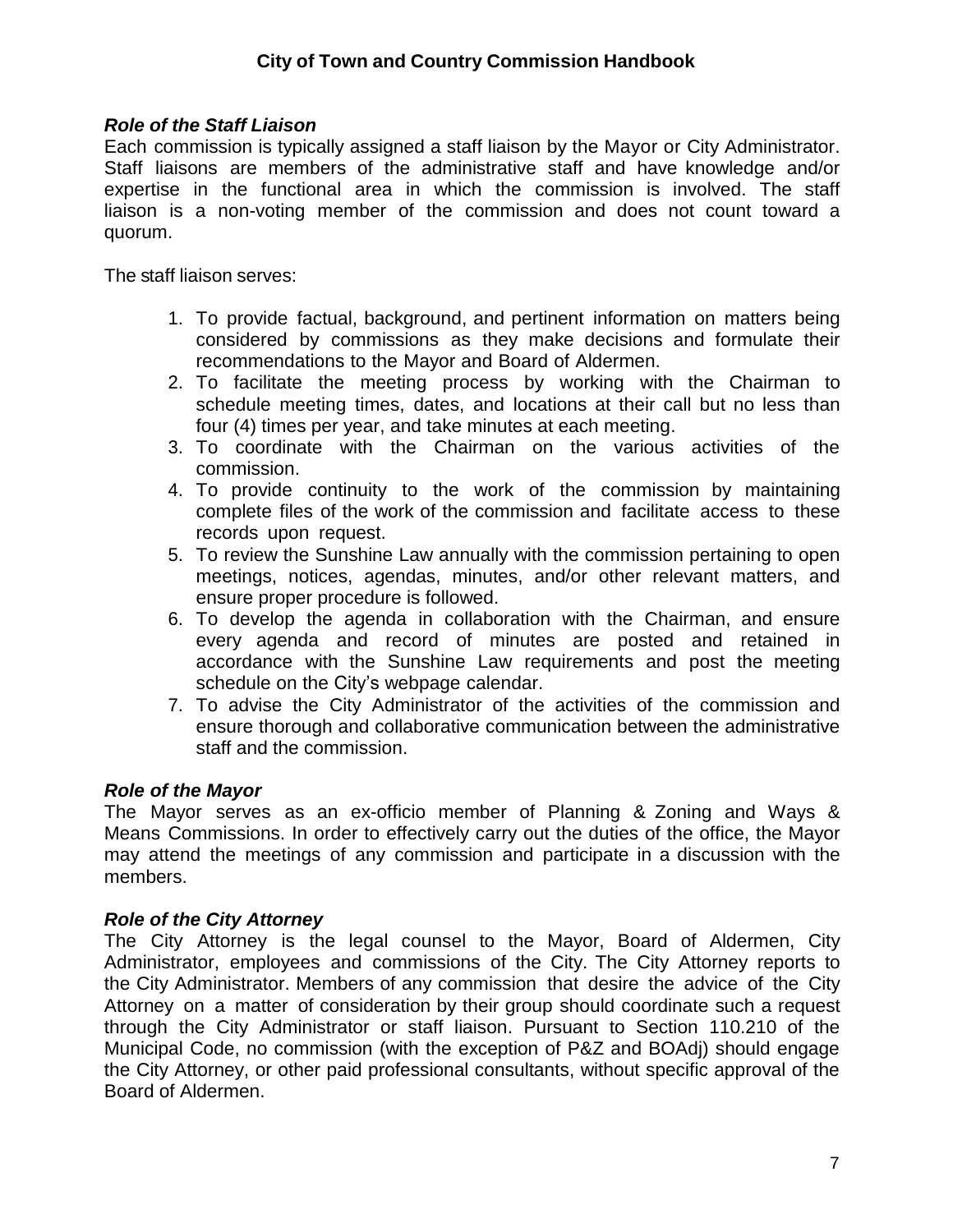#### **FOR THE RECORD . . .**

#### *Missouri Sunshine Law*

All public bodies of the City of Town and Country are subject to the provisions of the Missouri Open Meetings and Records Law, known as and referred to herein as the Sunshine Law. Copies of the Sunshine Law may be obtained by contacting the City Clerk or electronically via the Attorney General's website [HERE.](https://ago.mo.gov/docs/default-source/publications/missourisunshinelaw.pdf?sfvrsn=%2020)

#### *Posting of Meetings - Notices, Agendas, and Minutes*

Notices of meetings are required to be posted at least 24 hours in advance of the meeting, exclusive of weekends and holidays. (In an emergency situation and pursuant to State Statute, less than 24 hours' notice may be acceptable – subject to the approval of the City Clerk). Notification of meetings shall be posted in accordance with Section 130.030 of the Municipal Code and the Sunshine Law. The enclosed bulletin board in the front lobby of the City of Town and Country Municipal Center is the official posting location. The City Clerk is responsible for the contents of this bulletin board and works with the staff liaisons to ensure posting requirements are met. Meetings are also posted on the City's website with a link to the appropriate agenda contained therein. In addition to the date, time, and place of the meeting, the Sunshine Law requires that an agenda be developed and posted for the meeting containing the items of business to be discussed. The staff liaison works with the Chairman to develop this agenda. The agenda may be brief and simply contain a listing of the items to be discussed.

#### *Minutes*

Minutes of all commission meetings will be taken and at a minimum, should contain the following information:

- 1. The date, time, and location that the meeting convened.
- 2. The roll call, including the names of the members both present and absent.
- 3. A listing of staff members and elected officials present, if substantive.
- 4. Any motions made (with makers/seconds listed) and voted upon by the members.
- 5. The formal vote taken by the commission on a motion by voice or roll; if a roll call vote is taken, the ayes, nays or abstentions shall be listed for each voting member.
- 6. The time of adjournment.
- 7. The name of the individual taking the minutes.

Minutes should be approved by the commission at the next meeting and posted on the City's website within (72 business hours) of approval. The department with the operational responsibility for each commission typically maintains the group's file, including the minutes and other work papers, subject to supervision by the City Clerk. Permanent records shall be compiled annually by the City Clerk and maintained at City Hall.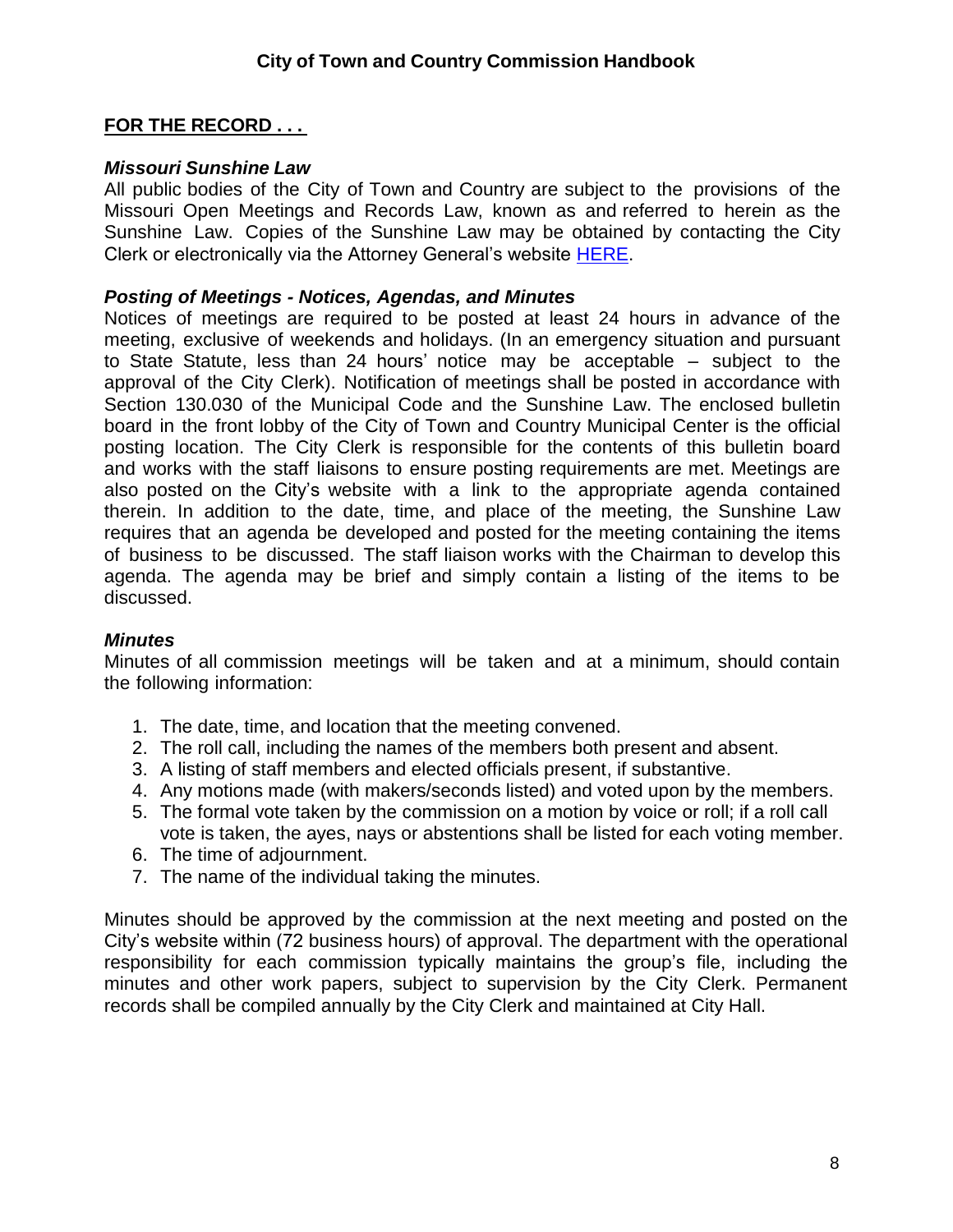#### **City of Town and Country Commission Handbook**

#### *Attendance and Quorum*

In order to conduct business, the advisory body must have a quorum. A quorum is typically a simple majority (half of the total regular members positions plus one), unless otherwise defined in the Municipal Code. The Chairman is considered a member in the determination of a quorum. In the event a quorum is not obtained, the Chairman can hold general discussion on the agenda items; however, no official business may be conducted without a quorum. Should late arrivals change the status, then actions may be considered and the time and roll call establishing a valid quorum should be noted in the minutes.

#### *Public Accessibility and Accommodations*

The Sunshine Law requires that all meetings be held in a location that allows for public attendance. Individuals with special needs are encouraged to communicate their needs to the City Administrator in advance of any meeting so that proper accommodations can be made, if any are required, for the individual to participate in the meeting.

In the event an individual with a special disability attends a meeting without advance notice of the need to provide an accommodation, the Chairman shall, absent an impending deadline for action, make reasonable effort to postpone and reschedule the item of business for which the individual is attending the meeting until arrangements can be made to satisfy the need(s) of the person.

Pursuant to Section 130.030 the public body shall allow for the recording by audiotape, videotape, or other electronic means of any open meeting. A public body may establish guidelines regarding the manner in which such recording is conducted so as to minimize disruption to the meeting.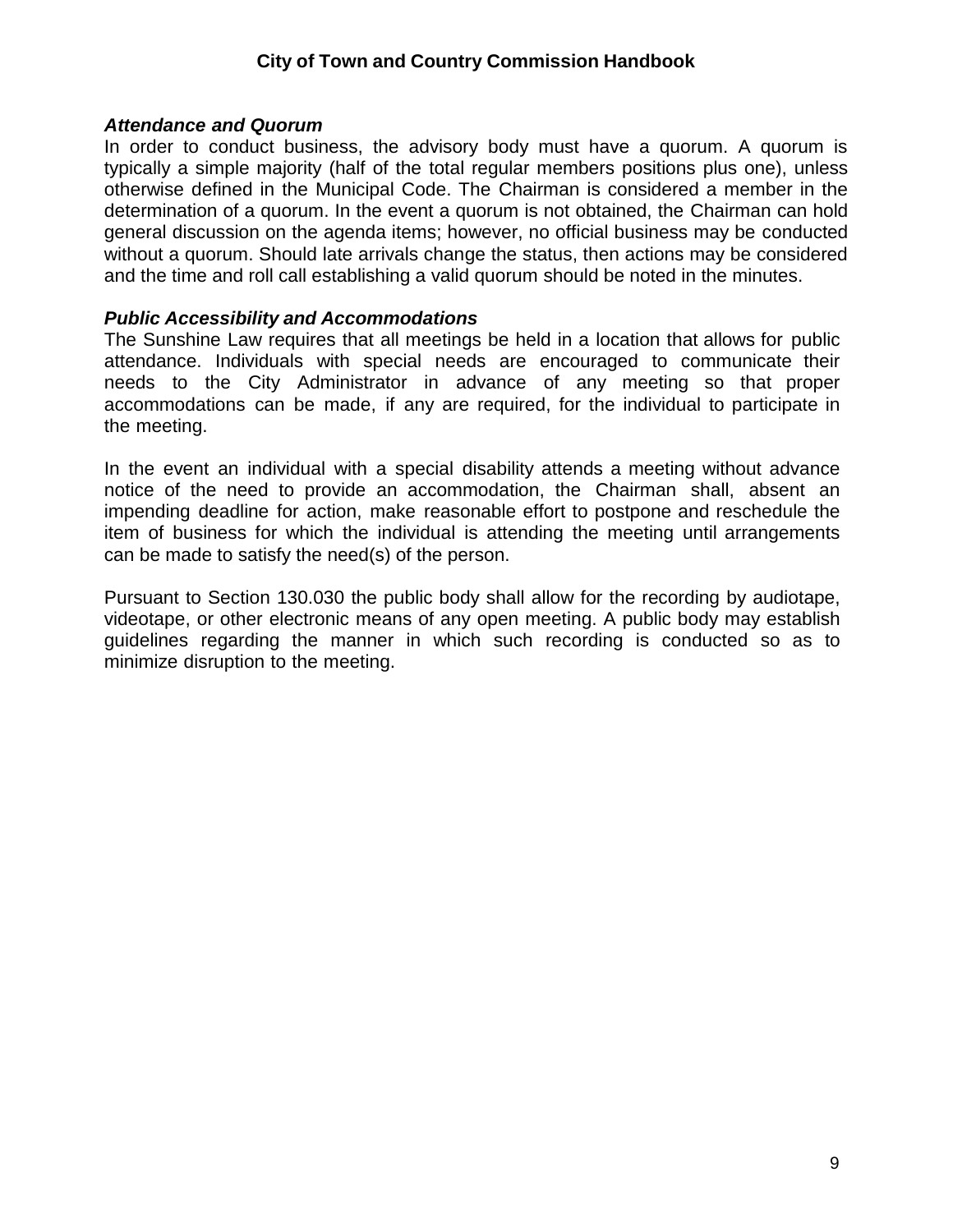#### **A MATTER OF ETHICS**

#### *Conflicts of Interest*

The operation of a democratic government requires that elected officials, employees and members of boards and commissions be independent, impartial and responsible to the people. Members should recognize that the public interest is their primary concern and faithfully discharge their official duties regardless of personal considerations; that government decisions and policy be made in proper channels of the governmental structure; that public office not be used for personal gain or the perception of personal gain; and that the public have confidence in the integrity of its government. In recognition of these goals, a Code of Ethics for all elected officials, employees and members of boards and commissions has been adopted.

The Town and Country Municipal Code sets forth the ethical standards of conduct expected by the elected and appointed officials and the employees of the City. Each appointed member of a commission shall adhere to the Code of Ethics found in Chapter 120 of the Municipal Code. Each appointee is also required to read a copy of the City's Code of Ethics and to sign and return a Certificate of Ethical Compliance acknowledging that he/she has received the material and will be compliant therewith. These certificates are maintained in the Office of the City Clerk.

#### *Missouri Ethics Commission*

Town and Country elected officials, appointed officials, and employees are all subject to the provisions of the Missouri State laws regarding ethics. In consideration of this, the state statutes have been incorporated into the City's Code of Ethics by reference. Each year prior to May 1, certain City officials are required to submit a Statement of Personal Financial Disclosure covering the preceding 12 months to the Missouri Ethics Commission and the City Clerk. Currently, this includes the Mayor, Board of Aldermen, City Administrator, Finance Director and candidates for elected office.

#### *Advisory Opinions*

The City Attorney may be authorized to issue advisory opinions to elected and appointed officials, upon request, in an attempt to ascertain whether the ethics code is applicable in a given situation. Please contact the City Attorney to facilitate such an opinion or investigation of a potential violation. If the City Attorney finds a violation has occurred, the provisions found in Chapter 120 of the Municipal Code may be enforced in any court of competent jurisdiction and, upon conviction of violating or conspiring to violate the provisions of the Code of Ethics, a person shall be punished by a fine of not less than one hundred dollars (\$100.00) and not more than five hundred dollars (\$500.00). The conviction of any such person of such offense shall automatically terminate his/her service. Any person so removed shall not be reinstated into City service and shall be disqualified from further appointment and/or employment.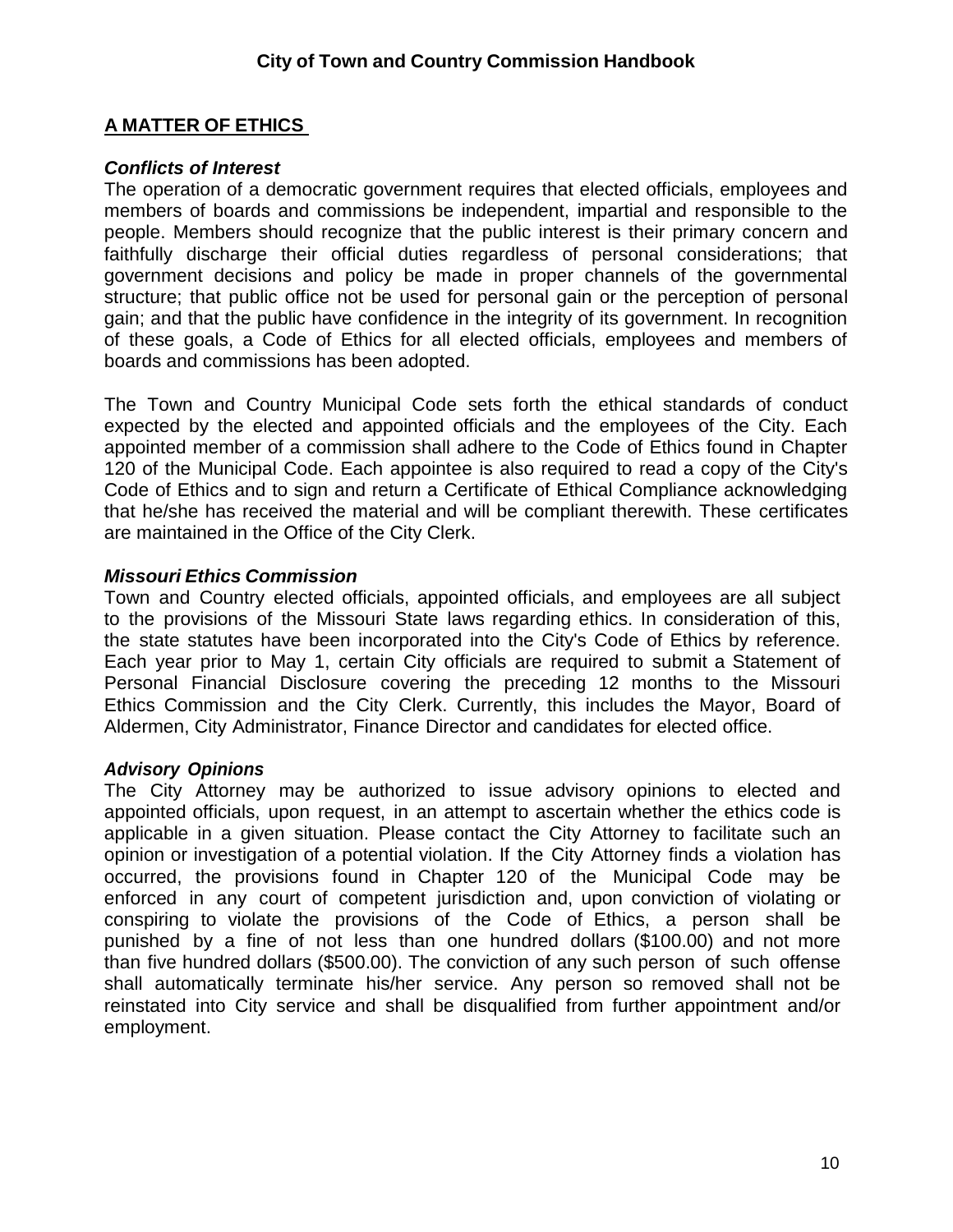#### **Architectural Review Board** Municipal Code Section 500.115

The Architectural Review Board, also commonly referred to as ARB, shall review all building permit applications for construction and reconstruction of all new or existing principal buildings as defined in Section 405.080 of the City Code, as well as proposals for all permanent gates, support structures and related fencing erected at any entrance to a residential subdivision, and all proposals for the construction of roof-mounted solar energy systems that meet certain criteria as noted by Code. No architectural review shall be required for residential building additions except those that affect the front elevation of the structure as determined by the Planning Director or his/her designee.

The Board shall consist of eight (8) members appointed by the Mayor with the consent of the Board of Aldermen. At least three (3) of the eight (8) members shall be building or design professionals, such as architects or engineers. The members of the Board shall serve for a term of three (3) years. Four (4) members shall constitute a quorum for the transaction of business.

*The responsibilities and duties of the Architectural Review Board are as follows:*

- 1. Work with any applicant and interested party to find architectural design solutions for all parties, to the extent that the Board deems appropriate and feasible.
- 2. Consider and vote on all applications for permits for residential construction and reconstruction under articles in City Code, except as provided in Section 500.115(F), where the decision of the Architectural Review Board on a residential application for architectural review shall be final.
- 3. Consider and approve all applications for permits for roof-mounted solar energy systems that are flush-mounted on the rear of the roof, on the side of the roof not facing onto a street, or on top of a flat roof and not visible from the ground, provided that the proposed solar energy system complies with the requirements set forth in the City's Code, including the standards set forth in Section 500.110.
- 4. Consider and vote on all applications for non-residential construction and reconstruction under City Code, as well as, to make a recommendation of approval or disapproval for non-residential construction and reconstruction that shall be referred to the Board of Aldermen for review and final decision.
- 5. Develop and implement policies and procedures in accordance with Section 500.115.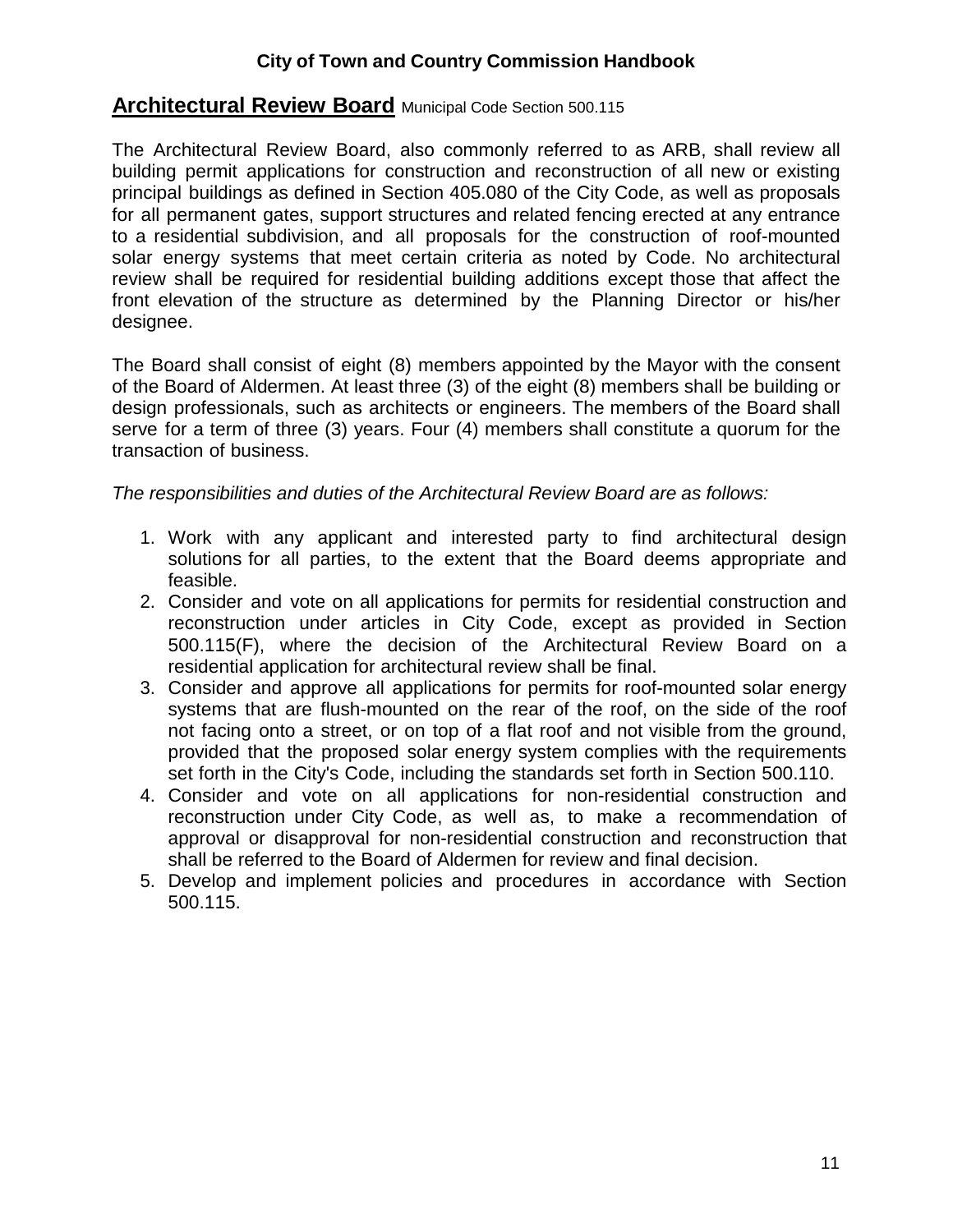#### **Board of Adjustment** Municipal Code Section 405.300

The Board of Adjustment is a quasi-judicial, statutorily provided entity and is subject to the rules and regulations set out in Chapter 89 of the Missouri Revised Statutes. It may adopt such rules and regulations as it deems necessary provided that the same shall be in writing and available in the office of the City Clerk. The Board is comprised of five (5) members with three (3) alternates who may serve only in the absence of a regular member. Potential members must stand for an interview prior to appointment. The concurring vote of four (4) members of the Board of Adjustment shall be necessary to reverse any order, requirement, decision or determination of the Director, or to decide in favor of the applicant on any matter.

*The Board of Adjustment shall have the following powers:*

- 1. Review of orders, requirements, decisions or determinations of the Director. Any person or any neighborhood organization as defined in Section 32.105, RSMo., representing such person who is aggrieved by any order, requirement, decision or determination of the Director or any administrative official in the enforcement of the Zoning Code alleged to be erroneous may appeal to the Board of Adjustment. After a hearing in accordance with the provisions of this Chapter, the Board of Adjustment may reverse, affirm or modify the order, requirement, decision or determination appealed from in accordance with the Zoning Enabling Act, Sections 89.010 — 89.490, RSMo., and the Zoning Code.
- 2. Area Variances. Area or non-use variances are deviations from permitted uses within a given zoning district, for example bulk area, height, density, setbacks and sideline restrictions. The Board of Adjustment is authorized to grant area or non-use variances from strict application of the Zoning Code upon application or appeal in accordance with the Enabling Act, the Zoning Code, and the procedures set forth in City Code, only upon a finding that certain criteria have been sufficiently demonstrated and met.
- 3. Use variances. Use variances permit a use of property other than one enumerated as a permitted use in the Zoning Code for the particular zoning district in which that property is located. The Board of Adjustment is authorized to grant use variances upon application or appeal in accordance with the Enabling Act, the Zoning Code, and the procedures set forth herein only upon finding that certain criteria have been sufficiently demonstrated and met.
- 4. Parking variances. The Board of Adjustment is authorized to grant variances from parking, loading or unloading regulations in accordance with the Enabling Act, the Zoning Code, and the procedures set forth herein, only upon finding that certain criteria have been sufficiently demonstrated and met.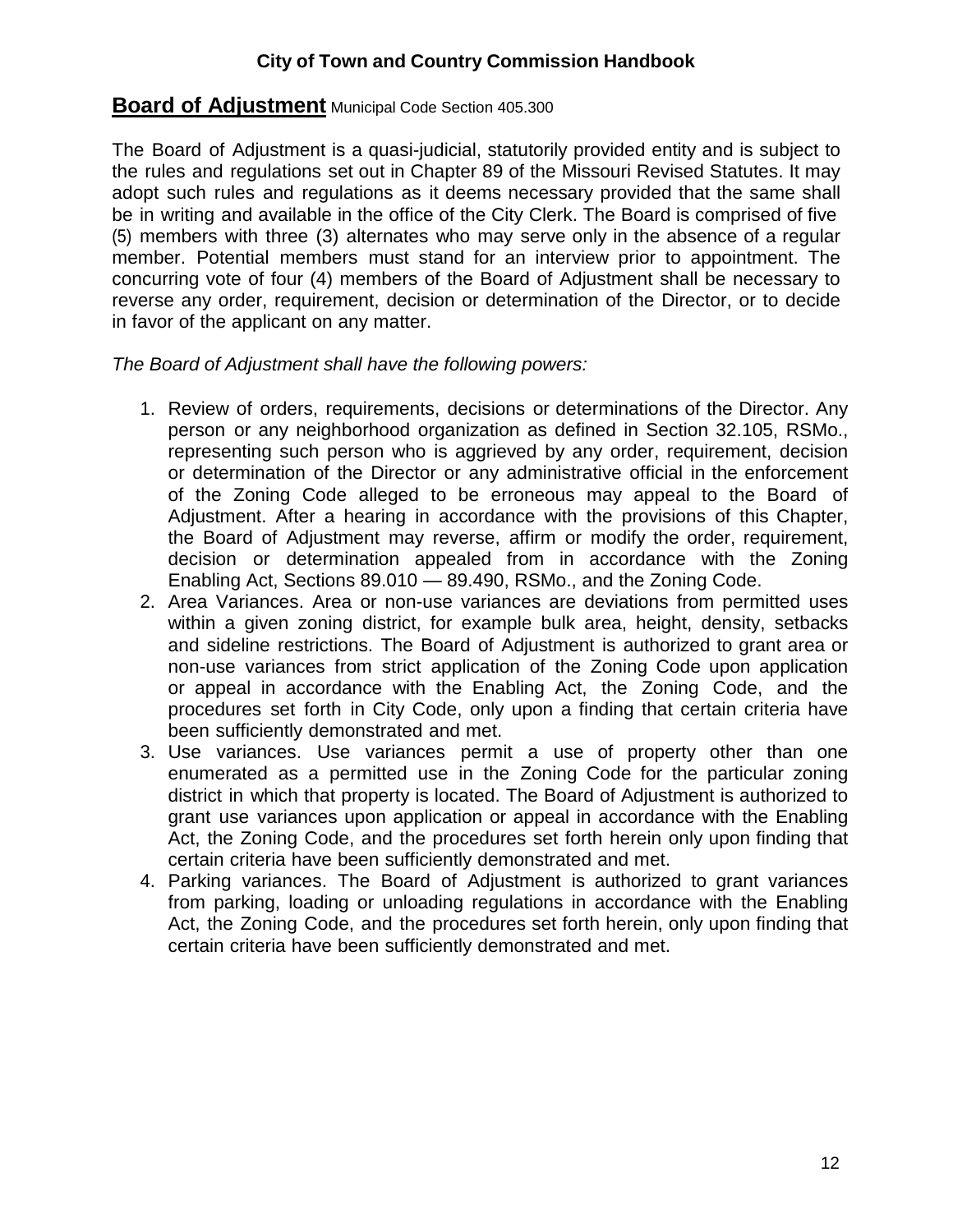#### **Parks and Trails Commission** Municipal Code Section 125.280-330

The Parks and Trails Commission shall consist of eight (8) regular members, a member of the Board of Aldermen who shall serve as Chairman of the Commission and two (2) at large members appointed from the general population of the City. A citizen member shall be elected by the Commission as Vice Chairman to chair the Commission in the absence of the Chairman. The regular members of the Commission shall include two

(2) members from each City Ward. The at large members shall have the same duties, responsibilities and obligations, including participation in all meetings and voting on all matters, as all other regular members of the Commission.

The Parks and Trails Commission serves as an advisory board to the Mayor and the Board of Aldermen on issues concerning the parks system as it relates to the quality of life for residents and property values within the City. The parks system consists of designated areas of green space, recreation and trails to facilitate pedestrian and bicycle traffic.

*Responsibilities and duties of the commission shall include the following:*

- 1. Recommend improvements for existing parks and their infrastructure, including maintenance, public parking, plantings, features and attractions, particularly upon regular visit and inspection of each throughout the year.
- 2. Make recommendations regarding the development of the Trails Master Plan to promote safe community mobility, exercise and recreation, to be implemented as set forth in Section 125.250.
- 3. Work closely with the City government, staff and other commissions regarding the development, use and maintenance of or any changes to the parks and/or trails systems, including Town Square. Make recommendations on aspects such as landscaping, planting, weed and erosion control, upkeep of trails, signage and any activities within the parks system.
- 4. Assess undeveloped and underdeveloped green spaces within the City that may be considered appropriate for park and open space preserves and make recommendations to the Board of Aldermen for acquisition of such., in addition to serving as the City's Tree Board as noted in Section 125.331.
- 5. Assess opportunities for the provision of recreational programs and events for residents of all ages and stages of life.
- 6. Assist in the development of an Events Calendar to be made publicly available by January 1 of each year. Activities contained therein should be broadly-based and promote utilization of each park's features,
- 7. Make recommendations to the Board of Aldermen on Parks and Recreation Department policies, procedures, programming, and facility fees.
- 8. Investigate, review, and make recommendations concerning opportunities to acquire and display public art, in addition to the ongoing curatorship and maintenance of City-owned, leased, or donated works of art in various mediums.
- 9. Manage the Community Garden and maintain connection with the active garden clubs within the City.
- 10. Make recommendations to the Board of Aldermen with respect to the development, support, and provision of opportunities for ecologically sound practices and enhanced sustainability within the City.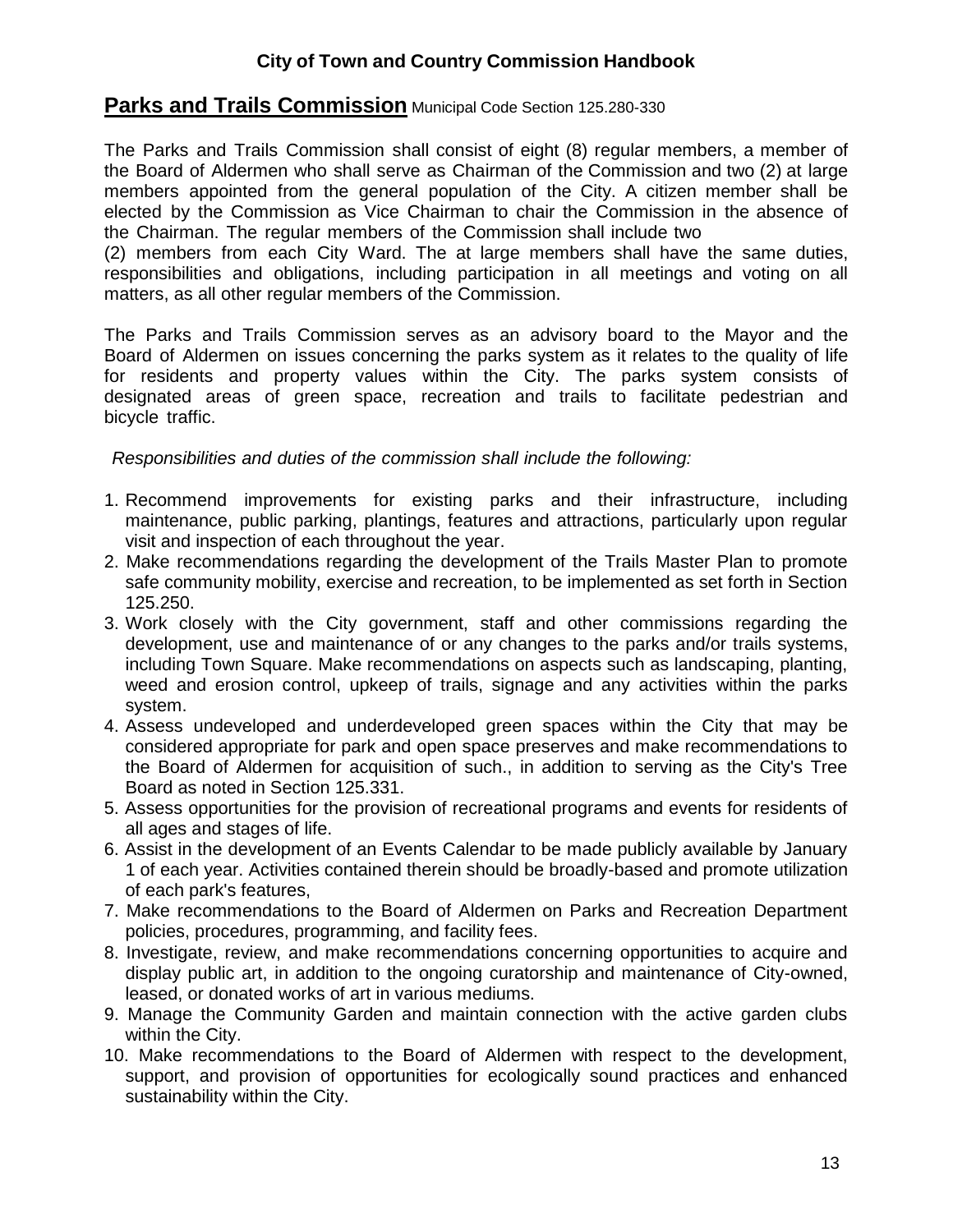#### **Planning and Zoning Commission** Municipal Code Section 400.010-070

The Planning & Zoning Commission is a statutorily created commission that hears planning and zoning matters that are to come before the City and makes recommendations to the Mayor and Board of Aldermen on such matters.

The Planning and Zoning Commission consists of eleven (10) members including the Mayor, a member of the Board of Aldermen selected by the Board of Aldermen, and eight (8) citizens appointed by the Mayor and approved by the Board of Aldermen. Potential members must stand for an interview with the Board of Aldermen prior to appointment.

The term of each of the citizen members of the Commission shall be four (4) years from the date of appointment. Any vacancy in a membership on the Commission shall be filled for the unexpired term by appointment. The Board of Aldermen may remove any citizen member of the Commission for cause stated in writing and after public hearing.

The citizen members of the Commission shall serve without compensation.

The Commission shall elect its Chairman, Vice Chairman and Secretary from among the citizen members. The term of Chairman and Secretary shall be for one (1) year, ending on April thirtieth (30th) with eligibility for reelection. The Commission shall hold regular meetings and special meetings as they provide by rule, and shall adopt rules for the transaction of business and keep a record of its proceedings. These records shall be public records. The Commission shall appoint the employees and staff necessary for its work, and may contract with City planners and other professional persons for the services that it requires. The expenditures of the Commission, exclusive of grants and gifts, shall be within the amounts appropriated for the purpose by the Board of Aldermen.

The Planning and Zoning Commission will also serve as the City Planning Commission. The Commission shall have such powers and duties as are assigned to it under Sections 89.010 through 89.490, RSMo., and by City ordinance. A concurring vote of a simple majority of members present at any meeting where a quorum is present shall be necessary to make a decision or determination with respect to any matter that shall come before the Commission. A quorum shall consist of six (6) members of the Commission.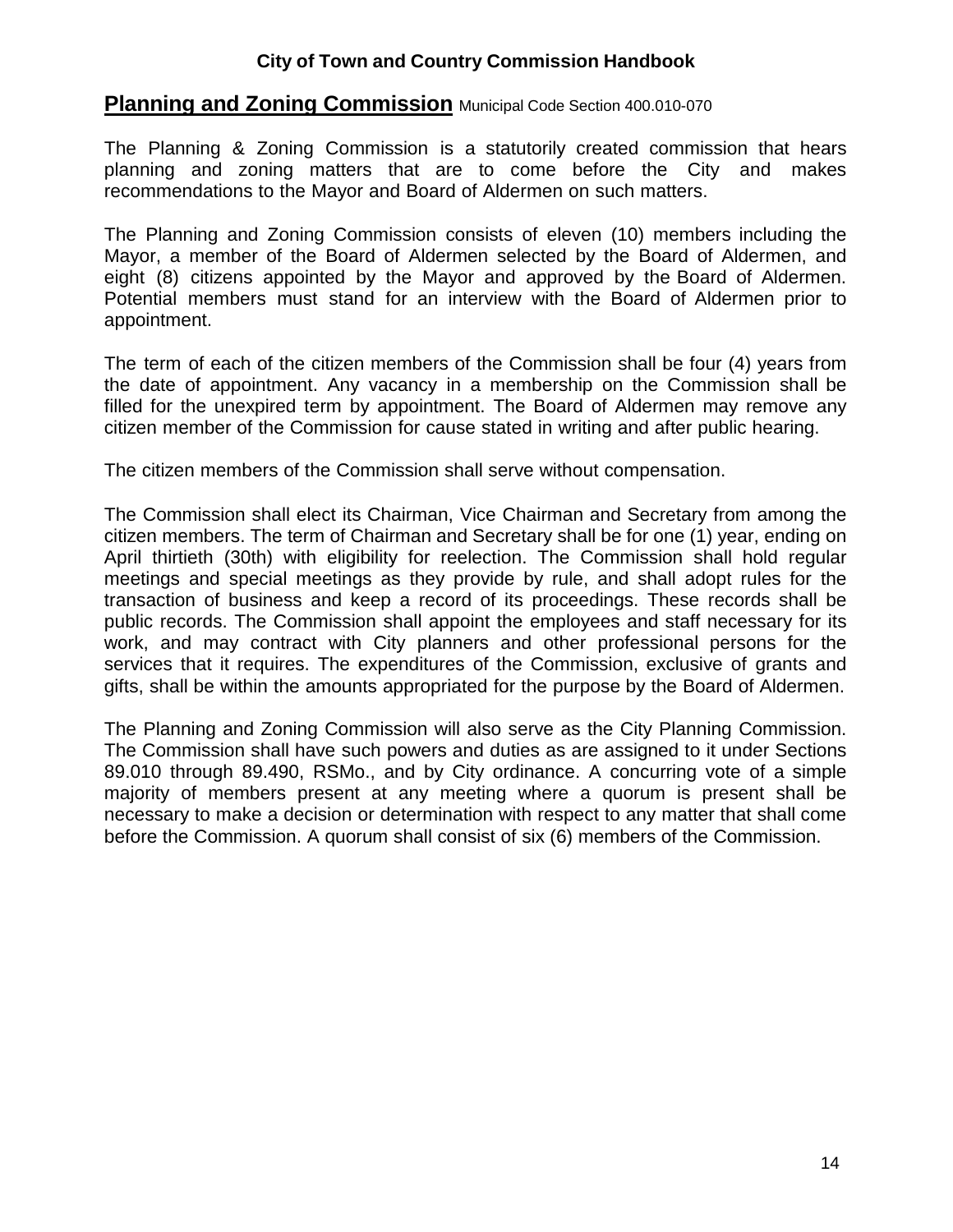#### **Police, Fire, and EMS Commission** Municipal Code Section 125.090-125.130

The Police, Fire and EMS Commission shall consist of eight (8) regular members, a member of the Board of Aldermen who shall serve as Chairman of the Commission and two (2) at large members appointed from the general population of the City. A citizen member shall be elected by the Commission as Vice Chairman to chair the Commission in the absence of the Chairman. The regular members of the Commission shall include two (2) members from each city ward. The Police, Fire, and EMS Commission shall meet not less than quarterly per year, or as otherwise deemed necessary by the commission.

*Responsibilities and duties include:*

- 1. Recommendations on laws for furtherance of Police, Fire, and emergency service protection for citizens of the City.
- 2. Consider traffic safety matters and address citizen concerns.
- 3. Assist the Chief of Police and Police Department in maintaining the highest quality and standards of police work.
- 4. Assist the Chief of Police by providing advice, counsel, and act to maintain the standards of integrity, efficiency, and morale in the Police Department.
- 5. Be advised of and review the performance of fire and emergency medical services within the City.
- 6. Make recommendations regarding the comprehensive future planning of public safety services for the City.

The above duties have been established by ordinance and can be found in Town and Country code Section 125 Article II.

In addition, the Police, Fire, and EMS Commission may:

- Review and comment on draft ordinances as requested by the Board of Aldermen and staff from time to time, or as initiated by the Commission.
- \* Advise the Board of Aldermen and citizens on business and residential crime prevention and education matters.
- \* Advise the Board of Aldermen and citizens on issues related to the protection and promotion of community health and well-being.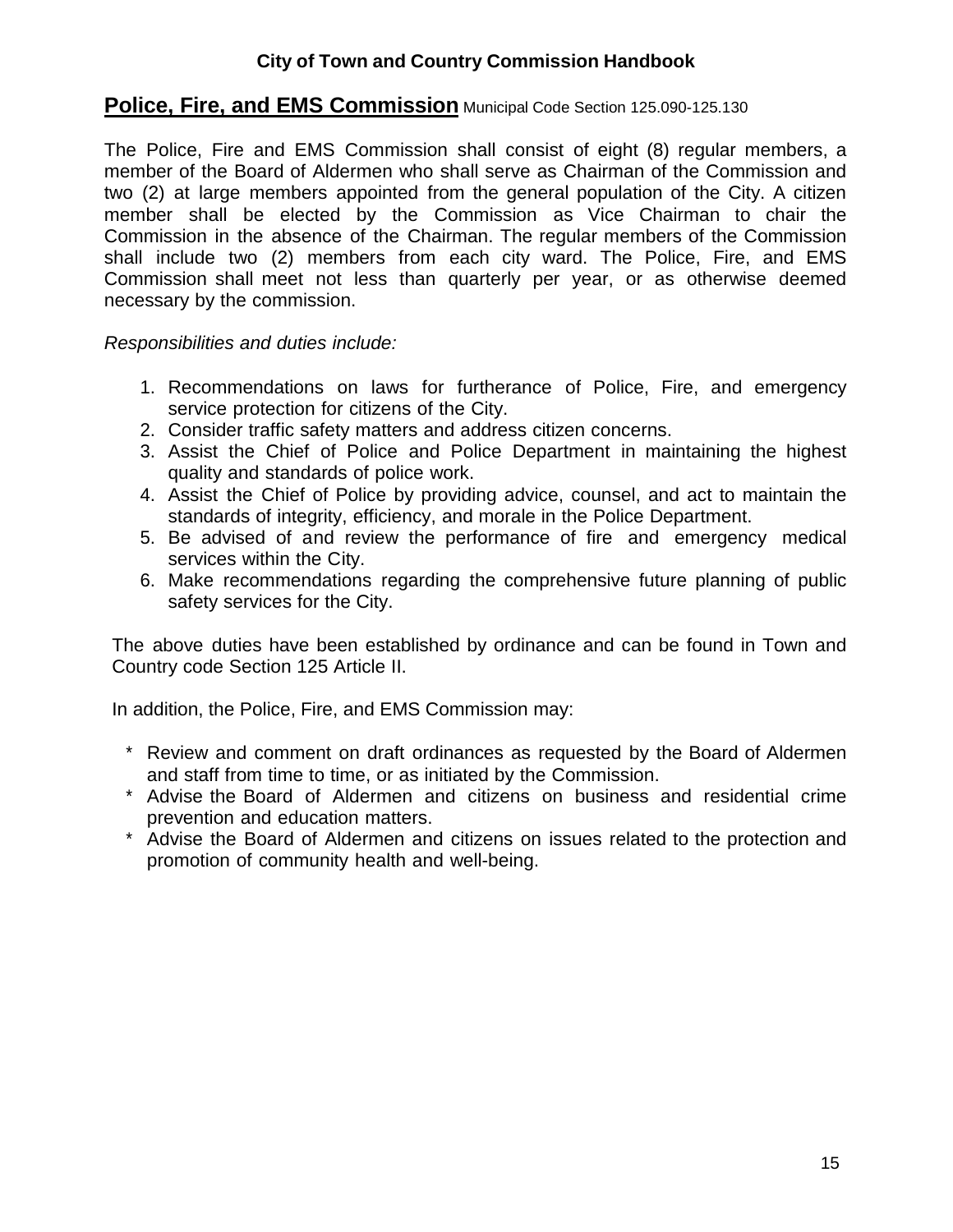#### **Public Works Commission** Municipal Code Section 125.240-260

The Public Works Commission shall consist of eight (8) regular members, a member of the Board of Aldermen who shall serve as Chairman of the Commission, and two (2) at large members appointed from the general population of the City. Each member is nominated by the Mayor with the advice, consent, and approval of a majority of the Board of Aldermen.

A citizen member shall be elected by the Commission as Vice Chairman to chair the Commission in the absence of the Chairman. The eight (8) regular members of the Commission shall include two (2) members from each City ward. The at large members shall have the same duties, responsibilities and obligations, including participation in all meetings and voting on all matters, as all other regular members of the Commission. Preference shall be given to the appointment of members that possess professional expertise or experience in fields related to infrastructure design, construction, implementation, etc.

*The Commission shall have the following powers and duties:*

- 1. To make recommendations to the Board of Aldermen on the construction, acceptance or otherwise needed improvements of infrastructure relating to such matters as streets, roads, sound walls, sidewalks, storm sewers, drains, street lights, plantings in the public right-of-way and all public improvements.
- 2. To request that the Director of Public Works assign a consulting engineer to:
	- a. Review and inspect individual projects within the City affected by stormwater runoff or retention and describe the existing conditions;
	- b. Suggest solutions to stormwater problems; and
	- c. Estimate the cost of the proposed solutions.
- 3. To request that the Director of Public Works assign a consulting engineer to:
	- a. Review and inspect individual projects within the City including streets, roads, sound walls and other public improvements, which are to be constructed by private person or contractor under the review of and/or under contract by the City;
	- b. Suggest solutions to problems related to streets, roads, sound walls and other public works improvements problems; and
	- c. Estimate the cost of the proposed solutions.
- 4. To review the reports of any such engineer and to prioritize control or retention problem areas according to established City guidelines.
- 5. To review the reports of any such engineer and to prioritize proposed solutions to problems relating to existing streets, roads, sound walls and other public works improvements problems.
- 6. To make recommendations to the City, St. Louis County, State of Missouri and the Metropolitan Sewer District for correction of any existing streets, roads, sound walls, stormwater or other public works improvements problems or prevention of problems for future streets, roads, sound walls, stormwater or other public works improvements based upon the engineer's report.
- 7. To inspect and review corrective and preventive actions taken with respect to streets, roads, sound walls, stormwater or other public works improvements. (continued below)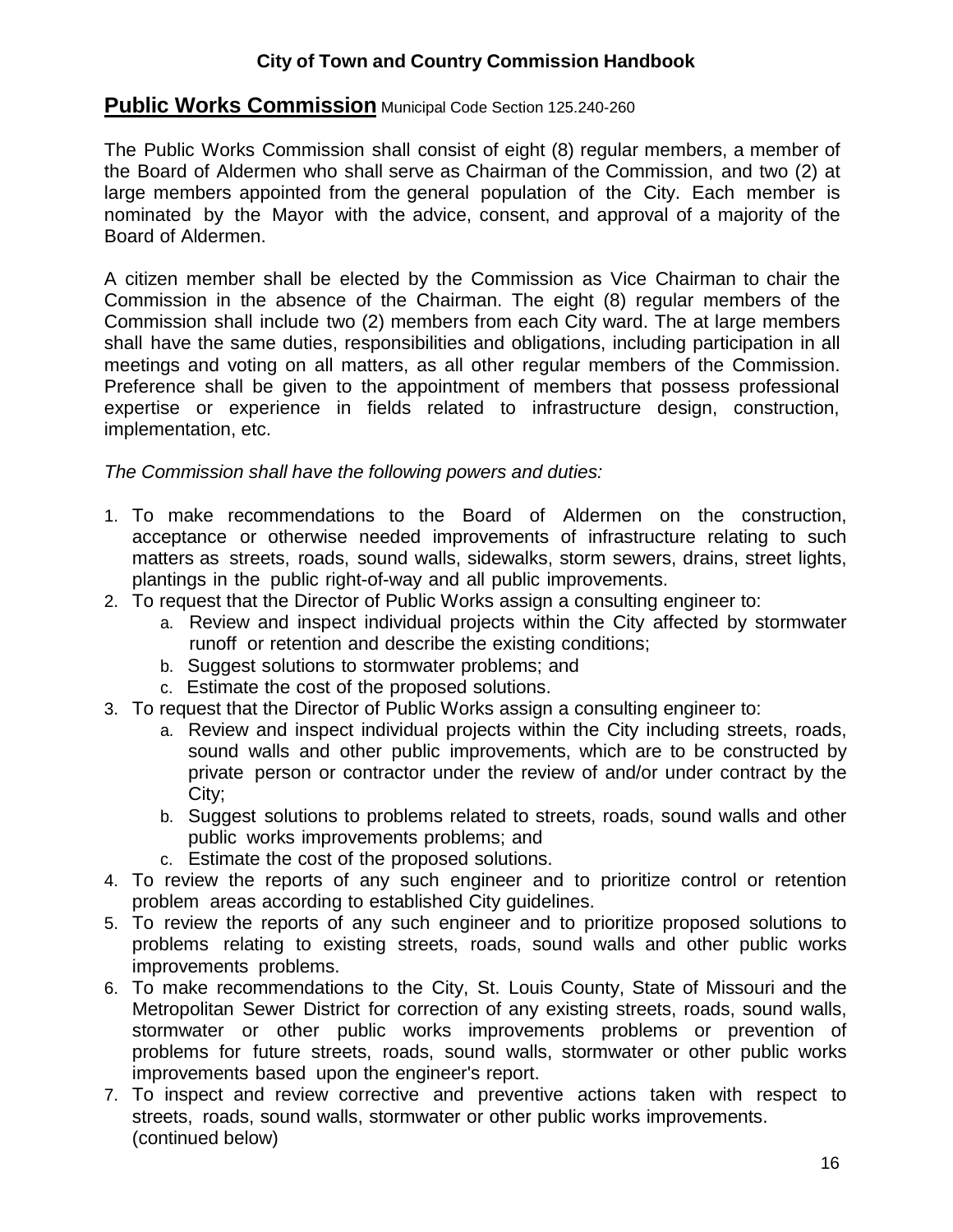## **Public Works Commission (continued)**

- 8. To seek the advice or assistance of the Metropolitan Sewer District, consulting engineers or any other person or agency with respect to evaluation or correction of streets, roads, sound walls, stormwater or other public works improvements problems.
- 9. To establish any subcommittee as may be appropriate to assist this Commission and to recommend to the Board of Aldermen on said duties.
- 10. To make recommendations to the Board of Aldermen on such matters as sanitary sewers, sewage, disposal of waste, trash haulers, regulation of restaurants, animals and public health matters.
- 11. To make recommendations regarding the application of building codes, plan review and inspection policies of the City.
- 12. To make recommendations regarding the implementation of the Trails Master Plan, as set forth in Section 125.310 of the Municipal Code, in addition to other sidewalk, trail, and/or infrastructure projects as needed.
- 13. Make recommendations regarding the beautification of the City in conjunction with the grant program more fully described in Section 125.270.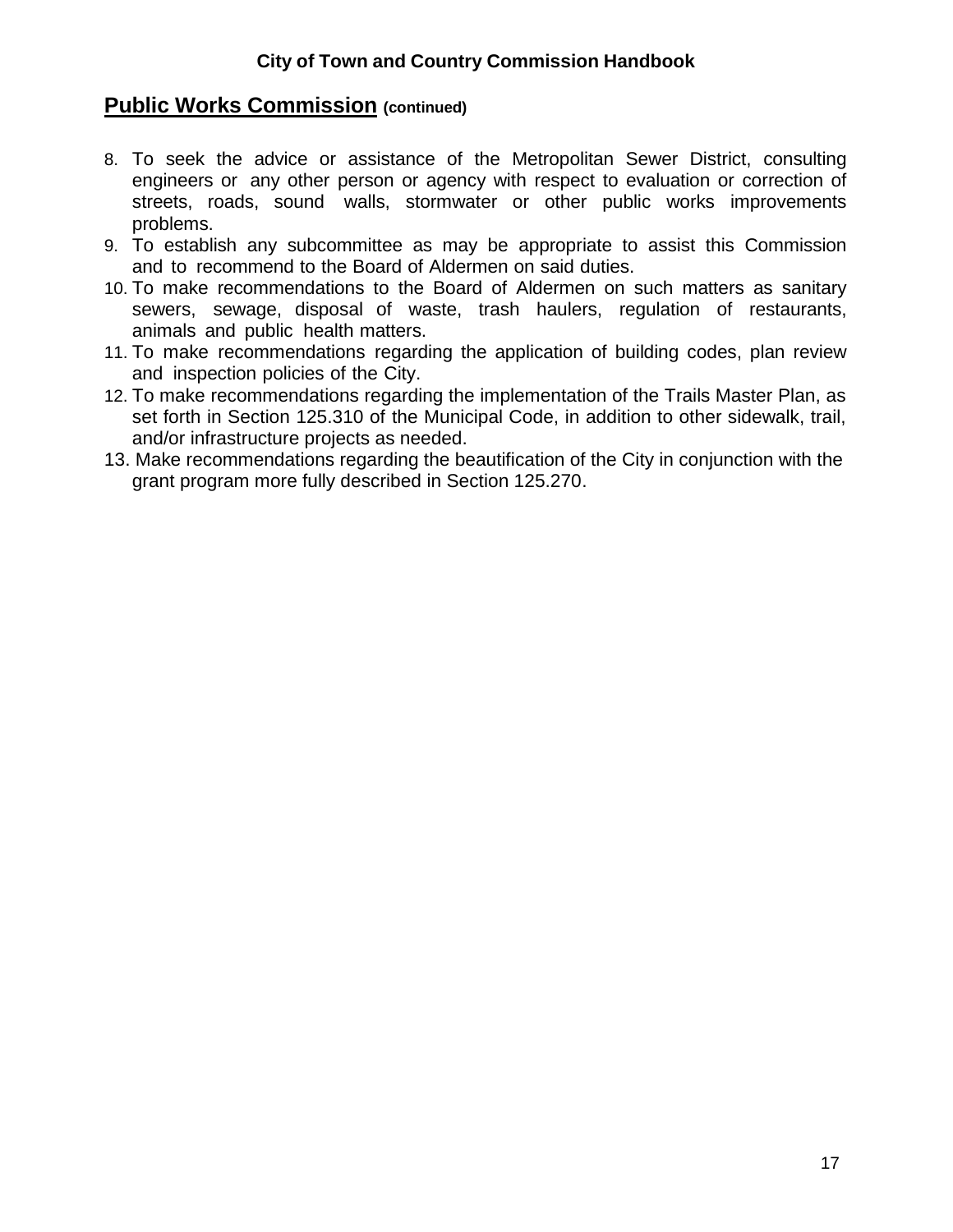#### **Ways and Means Commission** Municipal Code Section 145.140-170

The Commission shall consist of eight (8) regular members, two (2) from each City ward, two (2) at large members appointed from the general population of the City, plus the Mayor, a member of the Board of Aldermen who shall serve as Chairman of the Commission, the City Administrator, the City Treasurer and the City Finance Director. A citizen member shall be elected by the Commission as Vice Chairman to chair the Commission in the absence of the Chairman. The Aldermanic member and citizen members of the Commission shall be appointed by the Mayor with the advice, consent and approval of a majority of the members of the Board of Aldermen.

Preference shall be given to the appointment of members who possess a financial background similar to a C.F.O., C.E.O., J.D., C.P.A., V.P. of Finance or persons with experience in the area of financial administration for public or private corporations. Similarly, experience and certification in the human resources field with designations such as PHR or SHRM will also be preferred. The at large members shall have the same duties, responsibilities and obligations, including participation in all meetings and voting on all matters, as all other regular members of the Commission.

The citizen members shall be appointed for two (2) year terms, with terms expiring eachyearonMay thirty-first(31st).

*The Commission shall have the following responsibilities and duties:*

- 1. Make recommendations to and advise the Board of Aldermen on such matters as taxes, the annual budget, appropriation of public funds, investment and depositories of City funds and long-range planning for the City.
- 2. To assist the Board of Aldermen as financial stewards of the community and shall provide professional financial recommendations to the City with the purpose of maintaining the City as a premier community in St. Louis.
- 3. To assist the Board of Aldermen, City staff and other City commissions in promoting, attracting, retaining and developing businesses and other commercial and economic resources and evaluating the long-term impact on City finances of changes in the mix of businesses and other commercial enterprises and resources.
- 4. Make recommendations to and advise the Board of Aldermen on such matters as employee benefits and retirement as well as all property, liability and other insurance coverages.
- 5. Consult with the City Administrator on administrative functions relating to or impacting financial matters.